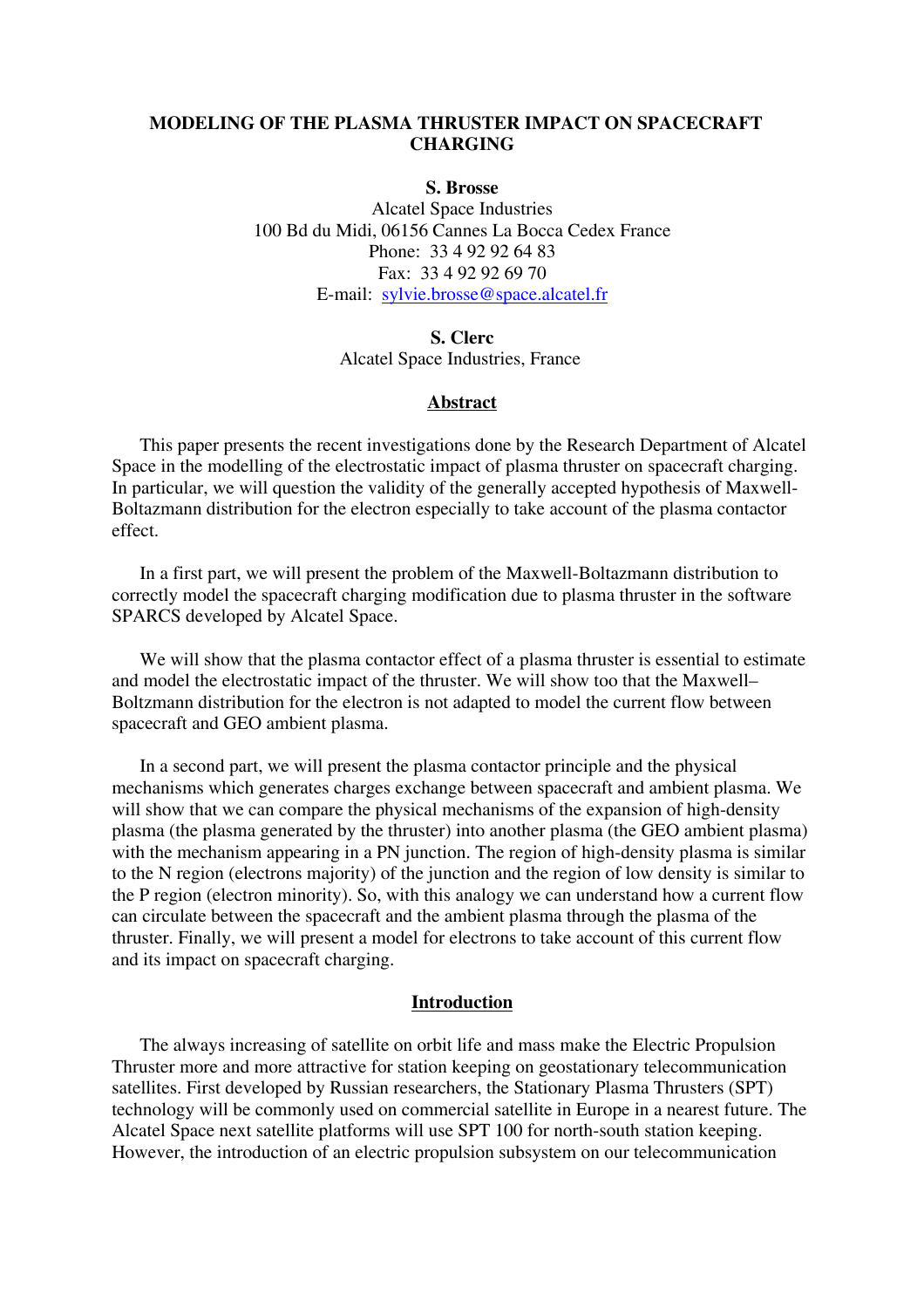satellite represents an innovation that requires to study their potential repercussion on the other systems of the satellite.

In a SPT thruster, the propellant (Xenon) atoms are ionised in a discharge chamber (anode). An electrostatic field is then used to accelerate the positive ions to produce the required thrust. To prevent the spacecraft from charging, the positive ion beam must be neutralised by an equivalent negative charge. In SPT 100 this electrons source is a hollow cathode. The plasma ejected by the SPT is then neutral, cold and very dense (about  $10^{17}$  m<sup>-3</sup> 30 cm away from thruster exit). Moreover a secondary plasma is created by charge exchange collisions between fast ions (primary ions) and slow neutral atoms. This relatively dense (about  $10^{12}$  m<sup>-3</sup>) low energy plasma can expand around spacecraft. These plasmas constitute charged particles store which can modify the natural environment, generate current due to the interaction between plasma and spacecraft and so modify the electrostatic charge of the spacecraft.

Spacecraft charging is considered as a phenomenon associated with the interactions between plasma and spacecraft surfaces. Charging effects can produce potential differences and high electrical field between spacecraft surfaces or between spacecraft surfaces and spacecraft ground. Above breakdown threshold, an electrostatic discharge (ESD) can occur. The transient phenomenon generated by this discharge may couple with spacecraft electronics (Electromagnetic Compatibility) and cause upsets ranging from logic switching to complete system failure. Discharges can also lead to degradation of exterior surface coatings and induce contamination of surfaces.

The charge and discharge phenomena due to the natural plasma in geostationary environment are studied for a long time. Methods and design rules have been set out to prevent from spacecraft charging and ESD occurrences in this environment. These design rules are mainly based on passive techniques of charge control like for example:

- The use of conductive surfaces connected to spacecraft ground.
- The careful selection of materials in terms of photoemission and secondary emission.
- The use of metallization and conductive coatings.

There are others spacecraft charging mitigation methods said actives methods. The principle of these methods is to eject a current. This active current source modifies the current balance equation and can control the spacecraft potential. When the potential of spacecraft is negative relative to the 0V of the surrounding plasma (typical case of the geostationary orbit), the objective of the active current source is to eject a current of electrons to bring the potential back to 0V. There are various methods to eject a current [1]. For example the sharp spikes method, see figure 1. Sharp spike protruding from charged surfaces generate very high electric field. At sufficiently high fields, field emission of electrons occurs reducing the negative potential of the conductive surfaces connected to the spike. Another method used the thermal emission, this is the hot filament emission method, see figure 1. The electrons are emitted from hot filaments.

These two methods are simple but their effectiveness is limited due to tips sputtering for example and electron guns are retained more effective [2]. An electron gun basically consists of a heated cathode and a series of collimating and accelerating electrodes (here referred as anode.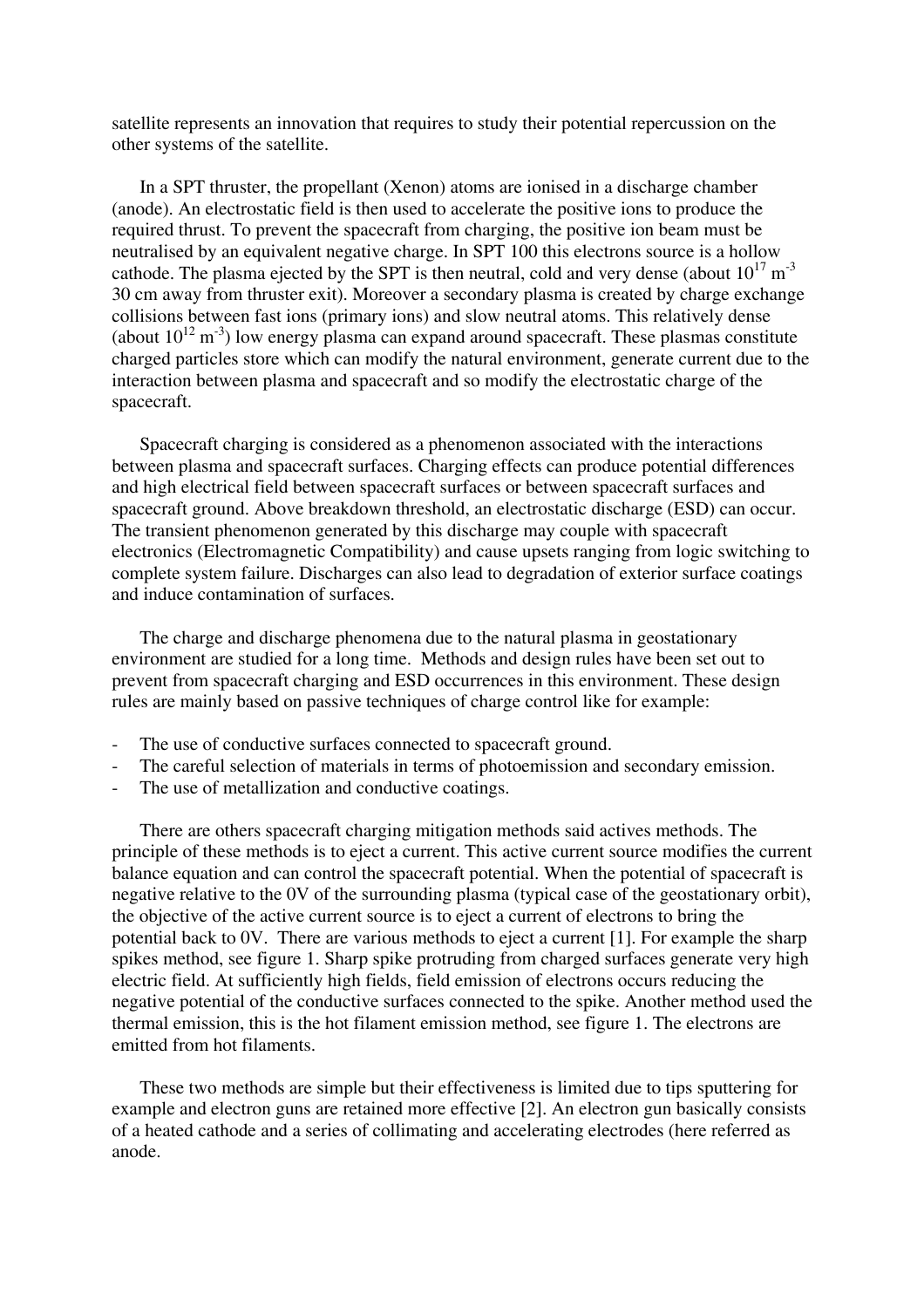

**Figure 1. Electron emissions from a sharp spike and a hot filament** 

These methods based on electrons emission can be used only if the spacecraft is negatively charged. When the spacecraft is positively charged, ions emitters can be used [2]. But the inherent limitation of these devices based on charged particles emitters is that they can deal only with absolute charging situation. In case of differential charging, they can do nothing and the change in potential of only one part of the S/C could even trigger discharges between differently charged areas, thus worsening the situation.

The main interest of plasma source called plasma contactor to mitigate the spacecraft charging is that they can be employed to address charging situations of both signs and, more important, they can also alleviate differential charging problems. The principle of a plasma contactor is to emit a high-density and low temperature plasma. This plasma provides a conductive path between charged spacecraft and the ambient plasma environment. This is the same function as electrical grounding wire. The principle of a plasma thruster like SPT is precisely to generate a high-density and cold plasma. So, we can think that a plasma thruster will act more or less as a plasma contactor.

The software SPARCS (SPAcecRaft Charging Software) developed in the Research Department of Alcatel Space simulates the electrostatic impact of plasma thruster on the spacecraft charging in geostationary environment. In the development of SPARCS, we have seen that the plasma contactor effect of a plasma thruster is essential to correctly estimate and model its electrostatic impact on the spacecraft charging. But we will see that the generally accepted hypothesis of Maxwell-Boltazmann distribution for the electron with the neutrality assumption is not adapted to take account of the plasma contactor effect.

## **Problem of the Maxwell Boltzmann and Neutrality Hypothesis in SPARCS**

SPARCS will be used to make the spacecraft charging analysis. It will be used to predict the surface potentials when spacecraft is submitted to both geostationary environment and plasma from the electric thruster [3]. Now we have the 2D axi-symetrical version and a first version of the 3D. The parallel version is under development. The magnetospheric plasma is assumed to be collisionless, low density and hot whereas the propulsion plasma is characterised by fast and slow ions. So the Vlasov equation is used to model the ions. For the SPT plasma electrons, in a first step the Maxwell-Boltzmann has been used. In fact this distribution is valid only close to the plume. The potential of the SPT plume (plasma potential) decreases away from spacecraft. The primary ion density decreases in  $n_0/r^2$  and as we use the assumption of the neutrality  $n_i = n_e$  in the plume, the electron density decreases too in  $n_0/r^2$ . With the Maxwell-Boltzmann distribution, we finally obtain that the potential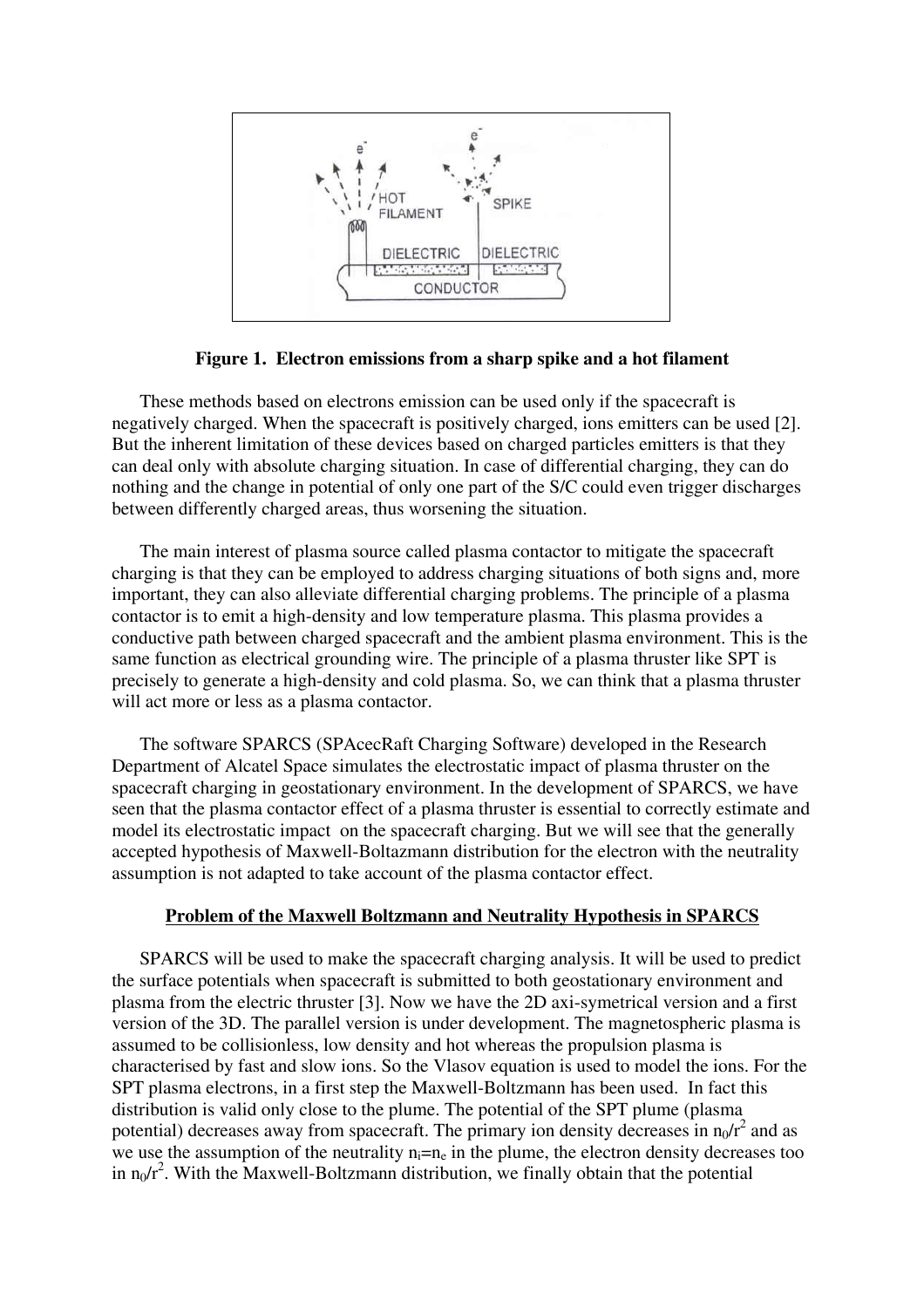decreases in  $\phi_0$ -2log( r). So inside the plume where r is small, this is correct but outside the plume where  $r \rightarrow \infty$ , the potentials tends towards - $\infty$ , which is not valid. In fact it is impossible to describe the electron distribution near the plume (cold electrons 1-2 eV, dense  $10^{15}$  m<sup>-3</sup>, potential reference –10kV-0V) and at infinity (hot electron 10 KeV, low density  $10^6$  $m<sup>-3</sup>$ , potential reference 0V) with a single Maxwell-Boltzmann equilibrium function. Moreover, there is a problem too on the results of the potentials of spacecraft surfaces. As we have seen, in the plasma thruster plume we have  $n_i=n_e$  with  $n_e = n_{ref}$ . Exp[( $\phi$ - $\phi_{ref}$ )/KT<sub>e</sub>] with  $\phi_{ref}$  and n<sub>ref</sub> at the thruster exit, see figure 2. Due to the thruster functioning, the potential  $\phi_{ref}$ is referenced to the potential of the cathode  $\phi_{crp}$  and  $\phi_{crp}$  is referenced to the conductive parts φ<sub>pc</sub> (spacecraft ground) so  $φ_{ref} = Vc + φ_{pc}$ .



**Figure 2. Configuration of potentials** 

Finally the current density can be written as  $j_e = j_{ref} \exp[(\phi - V_c - \phi_{pc})/KT_e]$ . But on the spacecraft surfaces  $\phi = \phi_{\text{pc}}$  and  $j_e = j_{\text{ref}}.\exp[(-V_c)/KT_e]$ . We see that the current is independent of  $\phi_{\text{pc}}$  that is not realistic. Moreover, in these conditions the electronic current from the plasma plume is lower than the ion current. So, it is the electronic current from ambient geostationary plasma that balances this positive current. As the electronic current from GEO plasma is very low, the equilibrium potential is high (+40000V) that is not physical. So we can see that with the Maxwell-Boltzmann distribution and with the neutrality it is impossible to have good results. In fact, there is another relation between the plasma potential of the plume, the spacecraft potential and the magnetospheric potential which is impossible to model with the Maxwell-Boltzman distribution and neutrality. This relation is due to the plasma contactor effect of the plasma thruster. There is an electric circuit through the conductive path created by the plasma plume of the thruster. This circuit connects the spacecraft potential with the potential of the geostationary ambient plasma (0V). The plasma contactor effect is very important to determine the impact of the plasma thruster on spacecraft charging. Without this effect we could not explain the neutralisation of potentials observed in orbit. For example, in the case where the thruster is directly connected to the spacecraft ground, the spacecraft potential  $(\phi_{nc})$  is not directly modified by the particles of plasma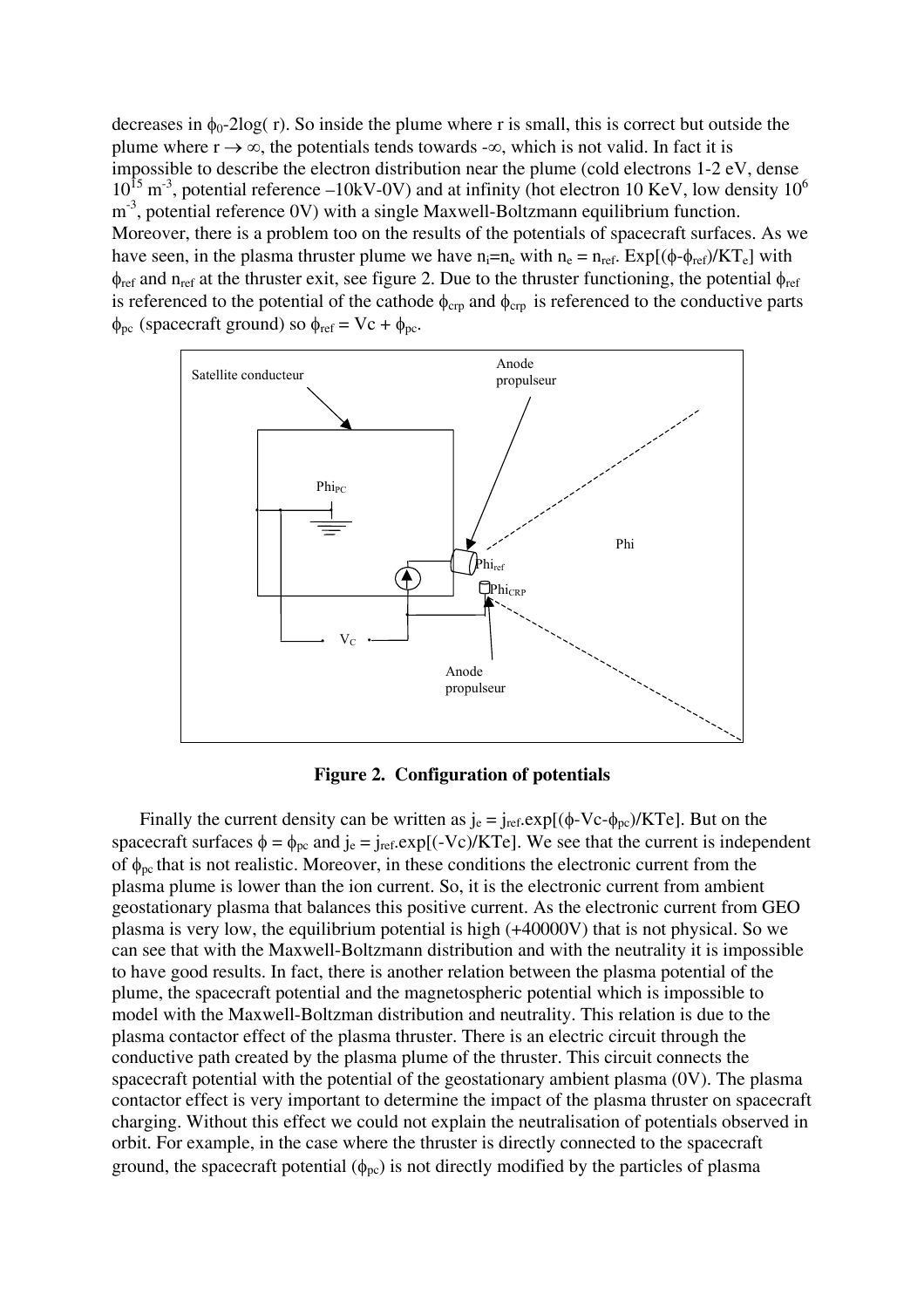thruster. The plasma potential of the plume is equal to the spacecraft potential, so the particles of the plume are not attracted by the potential of the spacecraft surfaces (grounding). The plasma is neutral and there is no net current so there is no modification of the spacecraft charge by the charged particles ejection. This is the plasma contactor effect due to the plasma conductivity that creates a conductive path between spacecraft and 0V magnetosphere. There is an electronic current flow from the spacecraft to the 0V that discharges the absolute potential of the spacecraft. Even when the thruster is electrically floating, the plasma contactor effect discharges indirectly the spacecraft potential. So in conclusion of this part, we see that the modelling of plasma contactor effect of the plasma thruster is essential but it is impossible with the Maxwell-Boltzman distribution and neutrality assumption.

#### **Plasma Contactor Principle and Physical Mechanism**

As we have seen before the plasma contactor principle is to create a conductive path between charged spacecraft and ambient plasma by the ejection of a high-density and low temperature plasma. In the case where the spacecraft is negatively charged for example, there is a electrons current flowing from spacecraft towards the ambient plasma through the plasma ejected by the plasma contactor, see figure 3.



**Figure 3. Plasma contactor principle** 

To model the plasma contactor effect it is necessary to understand the physical mechanism for current flow through the plasma plume. It can be illustrated with the examination of the no current flow case (no external perturbation).

The particles ejected by the plasma contactor (or the thruster) flow from regions of higher density to regions of lower density, this is the diffusion, see figure 4.

But the electrons move faster than the ions (due to ions high mass) and therefore reach the regions of lower density faster. This electrons flow leaves an excess of positive charge (see figure 4) and a electric field appears which retards electrons until there is no net electron flow [6]. A space charge region (a potential barrier) is created. The net force on the electron is zero:  $F_e = F_d$ .  $F_d$  is the diffusion force and at the equilibrium, D grad(n) = e.n.grad(V).

In fact, the physical mechanism of the expansion of high-density plasma into another plasma can be compared with the mechanism appearing in a PN junction, see figure 5.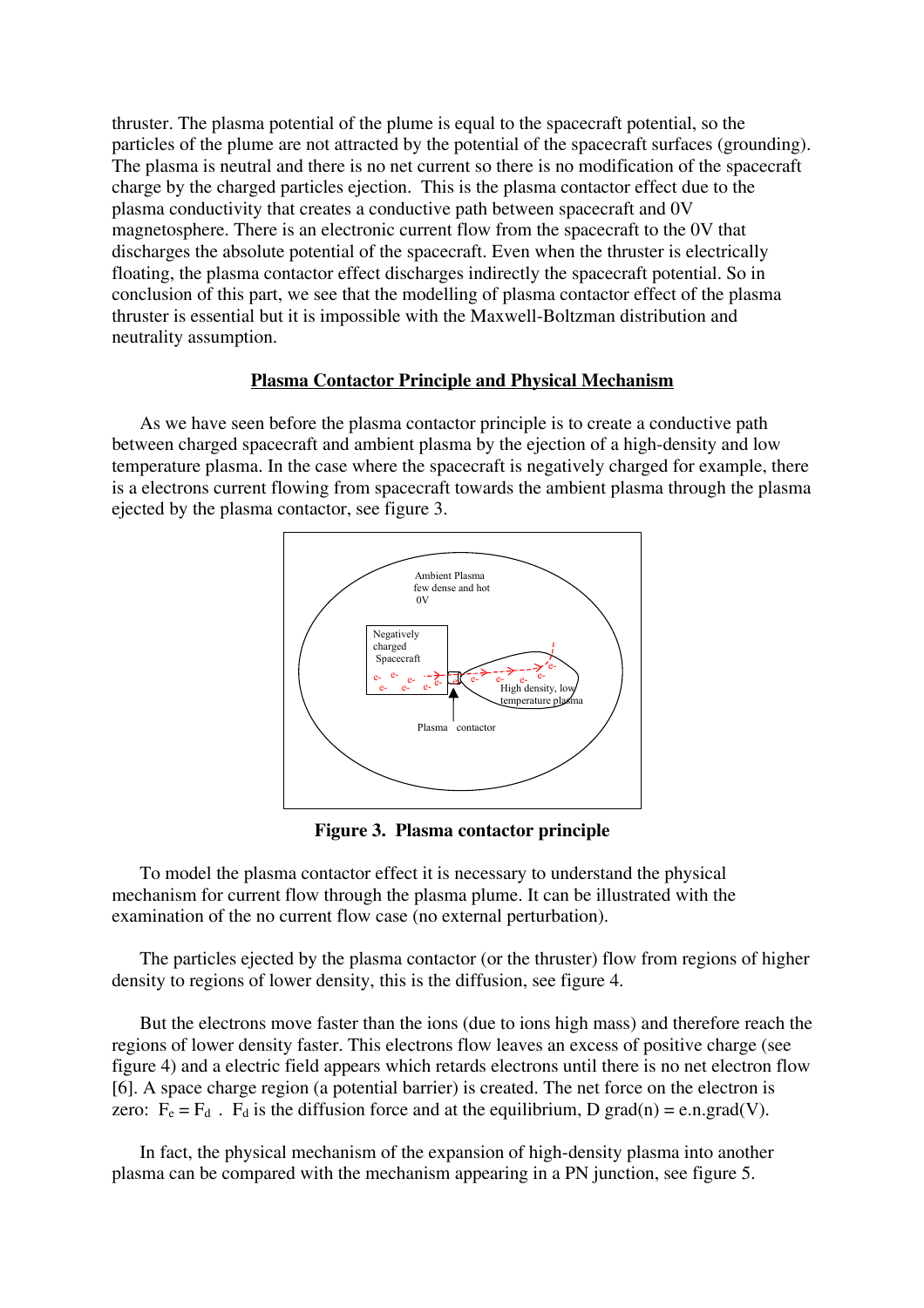





**Figure 5. Analogy with PN junction** 

The region of high-density is similar to the N region of the junction and the region of low density is similar to the P region. At the junction, there is a space charge region created by the electrons diffusion from the N region where they are the majority carriers towards the P region where they are minority carriers. This current flow leaves an excess of positive charges in the N region and a negative charges in the P region. There is a space charge region and so a potential barrier.

Examine now the case where there is an external field. For the plasma contactor this external field is created by the difference between the potential of the plasma contactor  $(V_{ps})$ and the potential of geostationary plasma  $(V_{pGEO})$ . For negatively charged spacecraft, the potential of plasma contactor (plasma thruster) is negative relative to GEO plasma (plasma contactor or thruster connected to spacecraft ground), so this corresponds to the forward biased in PN junction, see figure 6.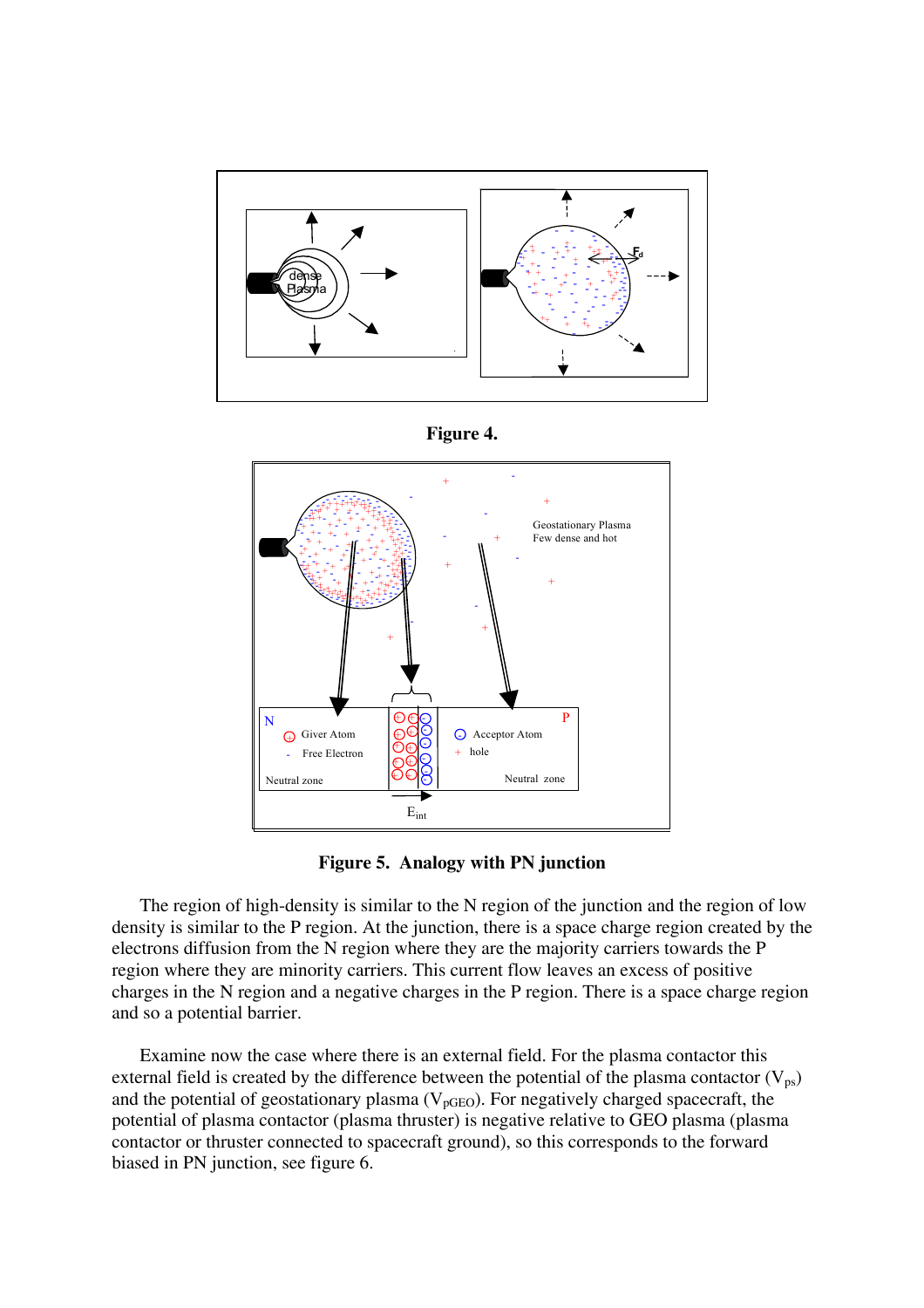

**Figure 6. Forward bias** 

In these conditions, the external field  $E_{ext}$  reduces the internal field  $E_{int}$ (the potential barrier), and the electrons can diffuse from N region (from the dense region for the plasma contactor) to the P region (the GEO ambient plasma). So the electrons flow from spacecraft ground to ambient GEO plasma reducing the absolute floating potential of the spacecraft. In the case of reverse bias, so when thruster potential is positive relative to GEO plasma, the external field is added to the internal field, see figure 7.



**Figure 7. Reverse biased**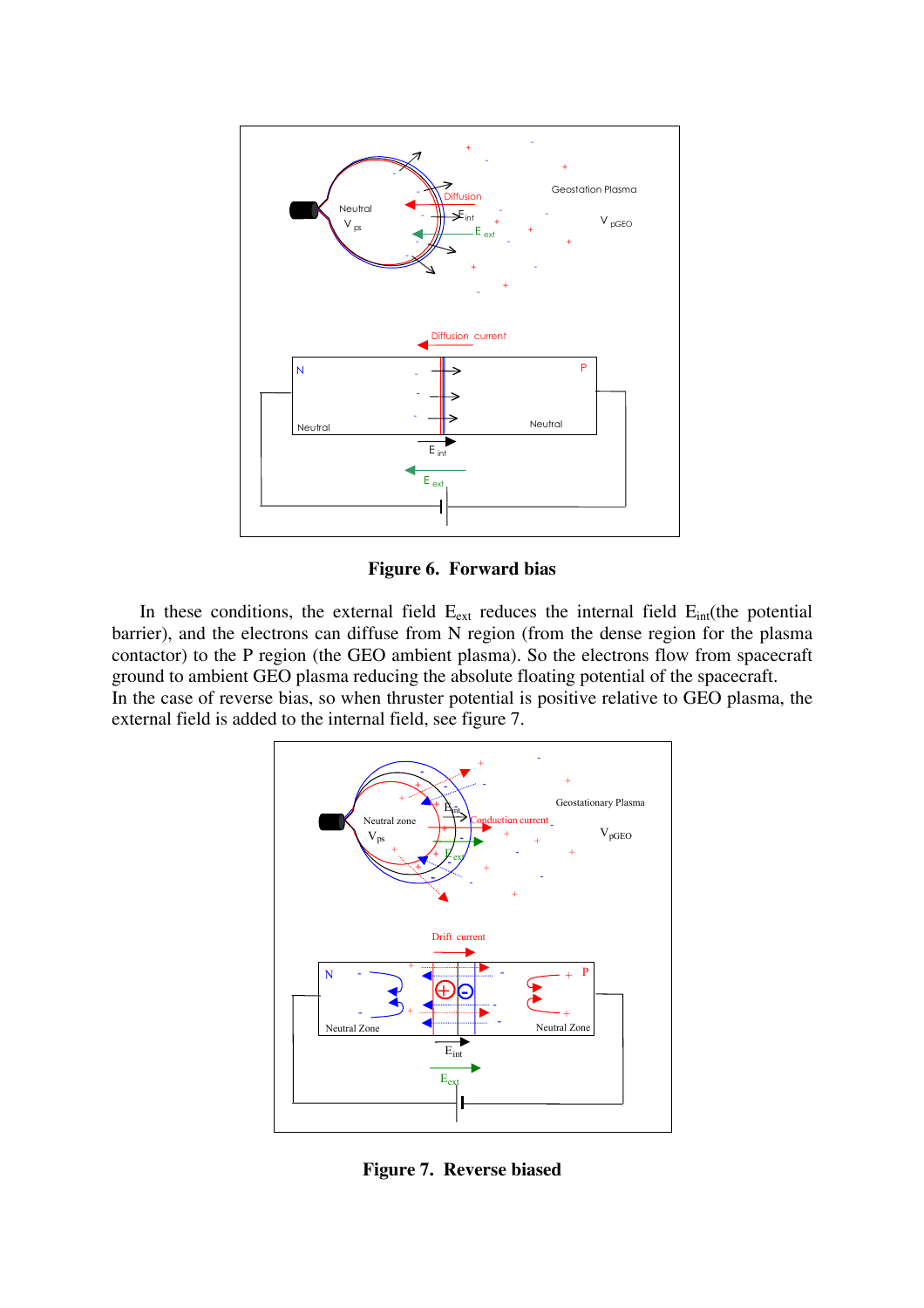The depletion region (space charge region) increases and the potential barrier grows. In the N region or dense plasma region, the electron have not enough energy to climb this barrier. The diffusion current becomes negligible. But the ions can flow from dense plasma to ambient plasma (GEO) and electrons of GEO plasma can flow towards the plasma source. This current is similar to minority carriers current ( drift current) in the PN junction (electrons in the P regions and hole in the N region). The ions of the dense plasma are nearly motionless and the density of the electron in GEO plasma is very small so the drift current from GEO towards plasma source is small. The floating absolute potential of spacecraft is neutralise but more slowly than in the case of forward bias. When the field in the space charge region is very high, the electrons coming from GEO plasma gain sufficiently energy through the space charge region to ionise neutrals and the current rapidly grows. This is an avalanche phenomenon similar to the Zener effect in diode.

Finally, the phenomena of current circulation between spacecraft and GEO ambient plasma through plasma plume are similar to the ones appearing in a biased PN junction. If we compare the plasma contactor current/voltage characteristic measured with the diode characteristic, we can see that they are very similar, see figure 8 [4].





## **Plasma Contactor Modelling**

We have seen that the Maxwell-Boltzmann distribution and neutrality model are not adapted to correctly model this current circulation We have seen too that the phenomena of current circulation between spacecraft and GEO ambient plasma through plasma plume are similar to the ones appearing in a biased PN junction.. So, this current for the plasma contactor can be calculated the same way as it is calculated in a biased junction.

So in a first step we will precisely calculate the current through a PN junction in function of the biased voltage.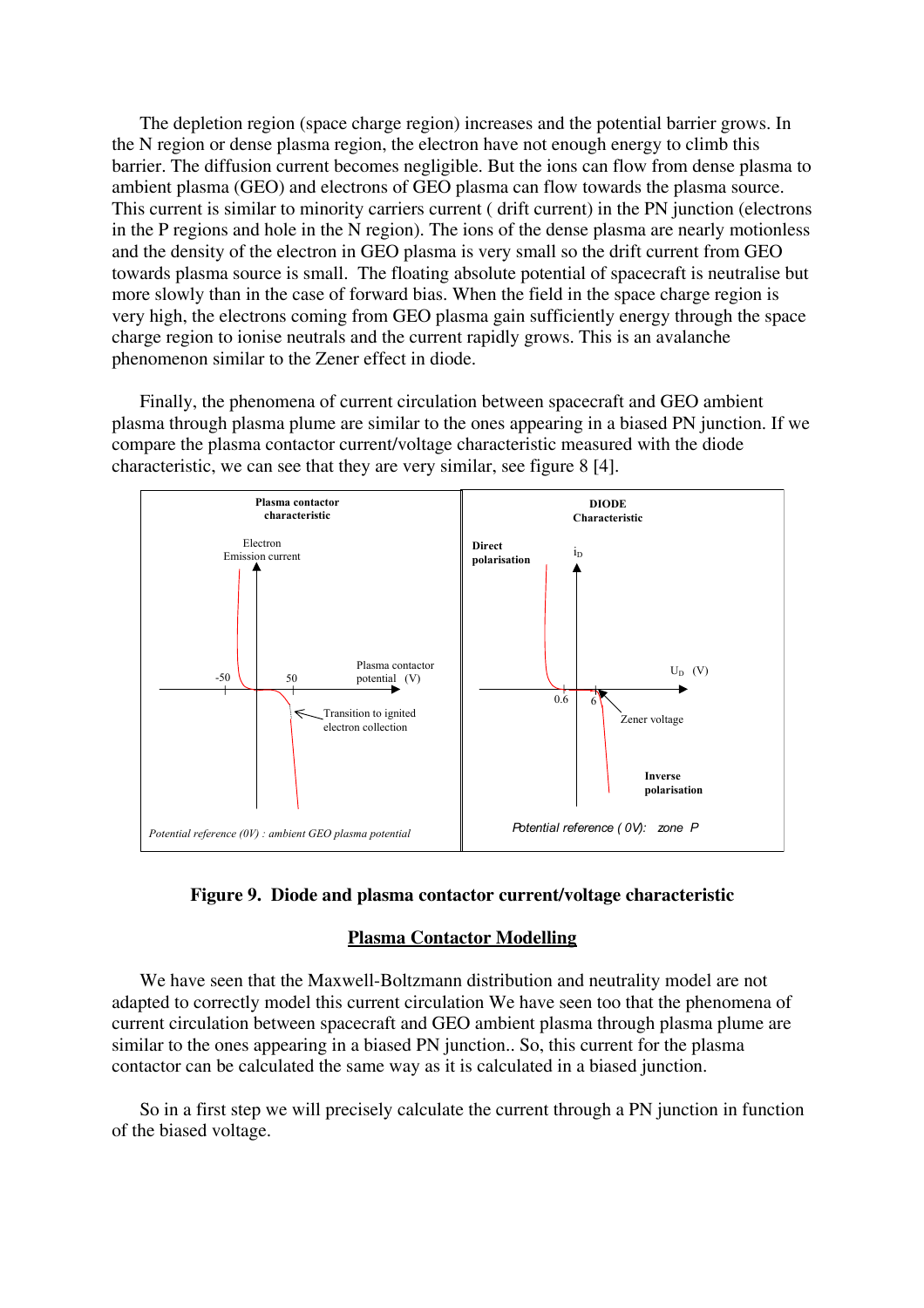In semiconductors, there are two kinds of current: the diffusion current and the drift current. So for holes and electrons, the total current density is:

$$
J_p = q \cdot p \cdot \mu_p \cdot E - q \cdot D_p \cdot \frac{\partial p}{\partial x}
$$
  

$$
J_n = q \cdot n \cdot \mu_n \cdot E + q \cdot D_n \cdot \frac{\partial n}{\partial x} \quad \text{with } \frac{D_p}{\mu_p} = \frac{D_n}{\mu_n} = \frac{kT}{q} \text{ The constants } D_p \text{ et } D_n \text{ are the}
$$

diffusion constants and  $\mu_p$  and  $\mu_n$  are the mobility.

In the case of the no biased junction, at the equilibrium, there is no net current. The diffusion current exactly balances the drift current. So for the hole for example, we have:

$$
J_p = q \cdot p \cdot \mu_p \cdot E - q \cdot D_p \cdot \frac{\partial p}{\partial x} = 0 \text{ so } \frac{kT}{q} \frac{\partial p}{\partial x} = p \cdot E \quad \text{with } E = -dV/dx.
$$

With the boundary conditions we can write that *kT*  $q \frac{V}{I}$ *p p p*  $n^0$   $\alpha$   $\alpha$ 0  $\ln \frac{P_{n0}}{P_{n0}} = -$ 

In the notation used,  $\langle n \rangle$  and  $\langle p \rangle$  are respectively the electrons and holes concentration, the index  $\langle n \rangle$  and  $\langle p \rangle$  show the region where this concentration is measured, and finally the index « 0 » shows a concentration at the equilibrium.

So, the potential barrier is  $V_0 = \frac{RT}{a} \cdot \ln \frac{N_a N_a}{r^2}$ *i a d n*  $N_a N_a$ *q*  $V_0 = \frac{kT}{r} \cdot \ln \frac{N_a N_d}{r^2}$  with N<sub>a</sub> and N<sub>d</sub> the doping concentration in the P region and in the N region respectively.

With forward external bias, the potential of the P region is positive relative to the region N.

In this case 
$$
n_p = n_{p0} \cdot \exp(\frac{qV}{kT})
$$
 and  $p_n = p_{n0} \cdot \exp(\frac{qV}{kT})$ , V is the bias voltage.

At the quasineutral N region input  $(x=x_n)$ , in stationary state and in assuming there is no carrier generation, the continuity equation gives for holes:

 $-U_p - \frac{1}{q}div\vec{J}_p = 0$  with *p*  $p_p = \frac{p_n - p_n}{\sigma}$  $p_{p} - p$  $U_p = \frac{p_n - p_{n0}}{\tau_p}$ ,  $\tau_p$  is the hole lifetime and  $L_p = \sqrt{D_p \cdot \tau_p}$  is the

diffusion length. At this point (neutral zone) we have only a diffusion current:

$$
J_p = -q \cdot D_p \cdot \frac{\partial p_n}{\partial x}
$$
 and finally we have 
$$
-\frac{p_n - p_{n0}}{\tau_p} - \frac{1}{q} \cdot \frac{\partial}{\partial x} (-q \cdot D_p \frac{\partial p_n}{\partial x}) = 0.
$$

The solution of the differential equation with the boundary conditions is

$$
p_n(x) = p_{n0} \left[ \left( \exp(\frac{qV}{kT}) - 1 \right) \cdot \exp(-\frac{x - x_n}{L_p}) + 1 \right].
$$

So J<sub>p</sub> can be calculated :  $J_p(x) = q \cdot \frac{-p}{r} \cdot p_{n0} \cdot (\exp(\frac{q \cdot r}{4 \cdot r}) - 1) \cdot \exp(-\frac{x \cdot x_n}{r})$ *p*  $\lim_{n\to\infty} \cdot (\exp(\frac{qV}{LT})-1) \cdot \exp(-\frac{x-x_n}{L})$ *p p*  $p_p(x) = q \cdot \frac{L_p}{L_p}$   $p_{n0} \cdot \frac{(exp(\frac{L_p}{kT})-1) \cdot exp(-\frac{L_p}{kT})}{L_p}$  $x - x$  $J_p(x) = q \cdot \frac{D_p}{L_p} \cdot p_{n0} \cdot (\exp(\frac{qV}{kT}) - 1) \cdot \exp(-\frac{x - x_n}{L_n}).$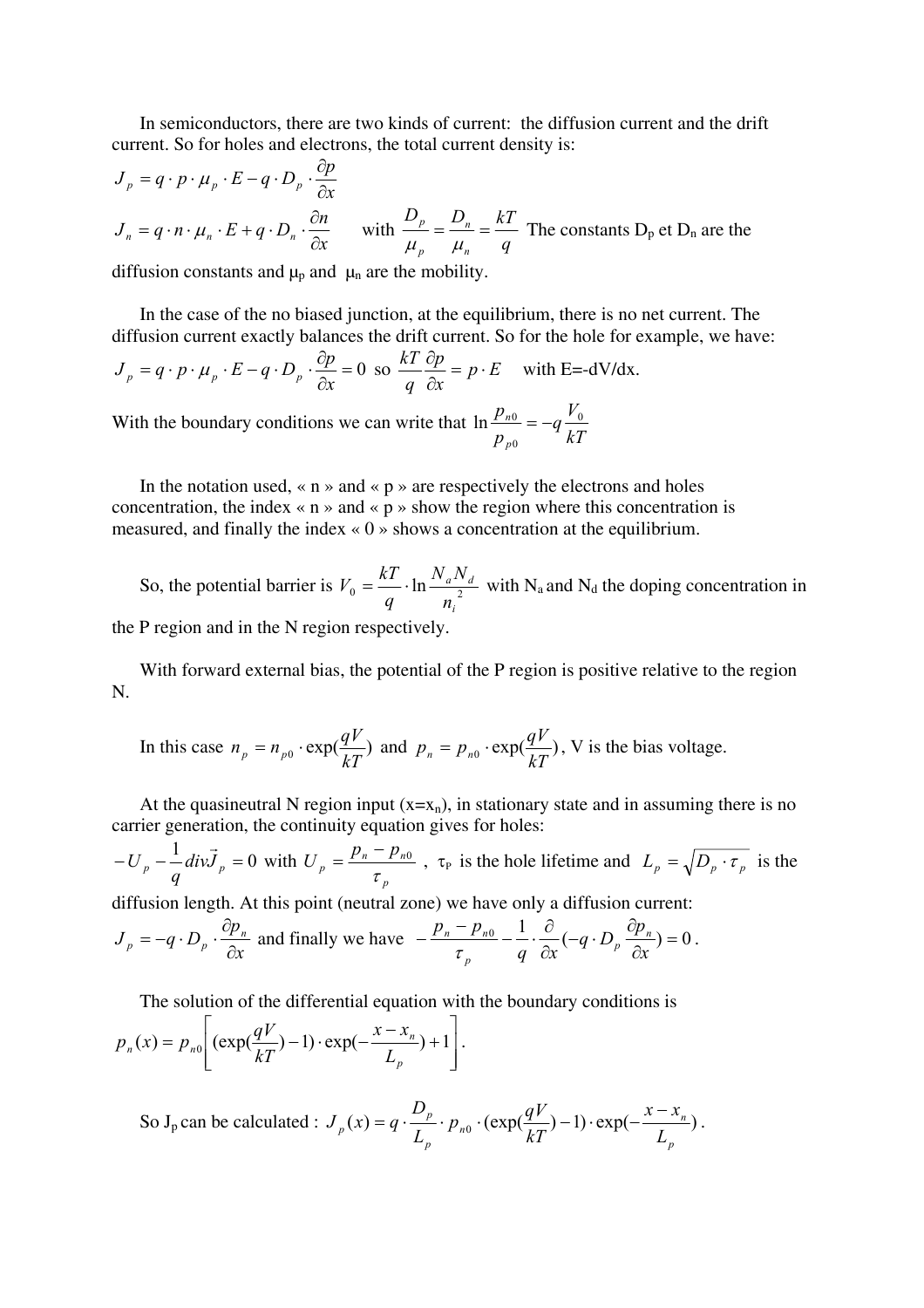We can make the same for electrons in the P region, and we have:

$$
J_n(x) = q \cdot \frac{D_n}{L_n} \cdot n_{p0} \cdot (\exp(\frac{qV}{kT}) - 1) \cdot \exp(\frac{x + x_p}{L_n})
$$

In stationary state, the total current  $J = J_p(x) + J_n(x)$  is constant in x. The recombination in the space charge region is assuming negligible.

$$
J = J_n(-x_p) + J_p(x_n) = (q \cdot \frac{D_n}{L_n} \cdot n_{p0} + q \cdot \frac{D_p}{L_p} \cdot p_{n0}) \cdot [\exp(\frac{qV}{kT}) - 1]
$$

that is often written as  $J = J_s \cdot [\exp(\frac{qV}{kT}) - 1]$ . This is the well-known expression of the current in the diode with  $J_s = (q \cdot \frac{B_n}{I} \cdot n_{p0} + q \cdot \frac{p}{I} \cdot p_{n0})$ *p p p n*  $\sigma_s = (q \cdot \frac{D_n}{L_n} \cdot n_{p0} + q \cdot \frac{D_p}{L_n} \cdot p)$ *D*  $J_s = (q \cdot \frac{D_n}{L_n} \cdot n_{p0} + q \cdot \frac{D_p}{L_n} \cdot p_{n0}).$ 

In reverse bias, the current can be calculate exactly in the same way and gives the same expression with V< 0.

For the calculation of the current between plasma contactor and ambient plasma, we can make the same calculations. In this case we suppose that the dense plasma is not in expansion. It is like a fixed dense plasma bubble into another plasma (few dense), see figure 10.



**Figure 10.** 

As for holes and electrons of the junction, we can use the drift-diffusion equation for electrons and ions of the plasma. For so we can write *x*  $J_i = q \cdot n_i \cdot \mu_i \cdot E - q \cdot D_i \cdot \frac{\partial n_i}{\partial \tau_i}$ *i*  $-q \cdot n_i \cdot \mu_i \cdot E - q \cdot D_i \cdot \frac{\partial}{\partial x_i}$  $= q \cdot n_i \cdot \mu_i \cdot E - q \cdot D_i \cdot \frac{\partial n_i}{\partial \tau}$  and

$$
J_e = q \cdot n_e \cdot \mu_e \cdot E + q \cdot D_e \cdot \frac{\partial n_e}{\partial x}
$$
 and we can calculate the barrier potential :  $V_0 = \frac{kT}{q} \cdot \ln \frac{n_e^s}{n_i^{GEO}}$ 

with  $n_e^s$  the electrons density in the dense plasma bubble (so in the plasma plume of the plasma contactor or thruster) and  $n_i^{GEO}$  the ions density of the plasma in geostationary environment.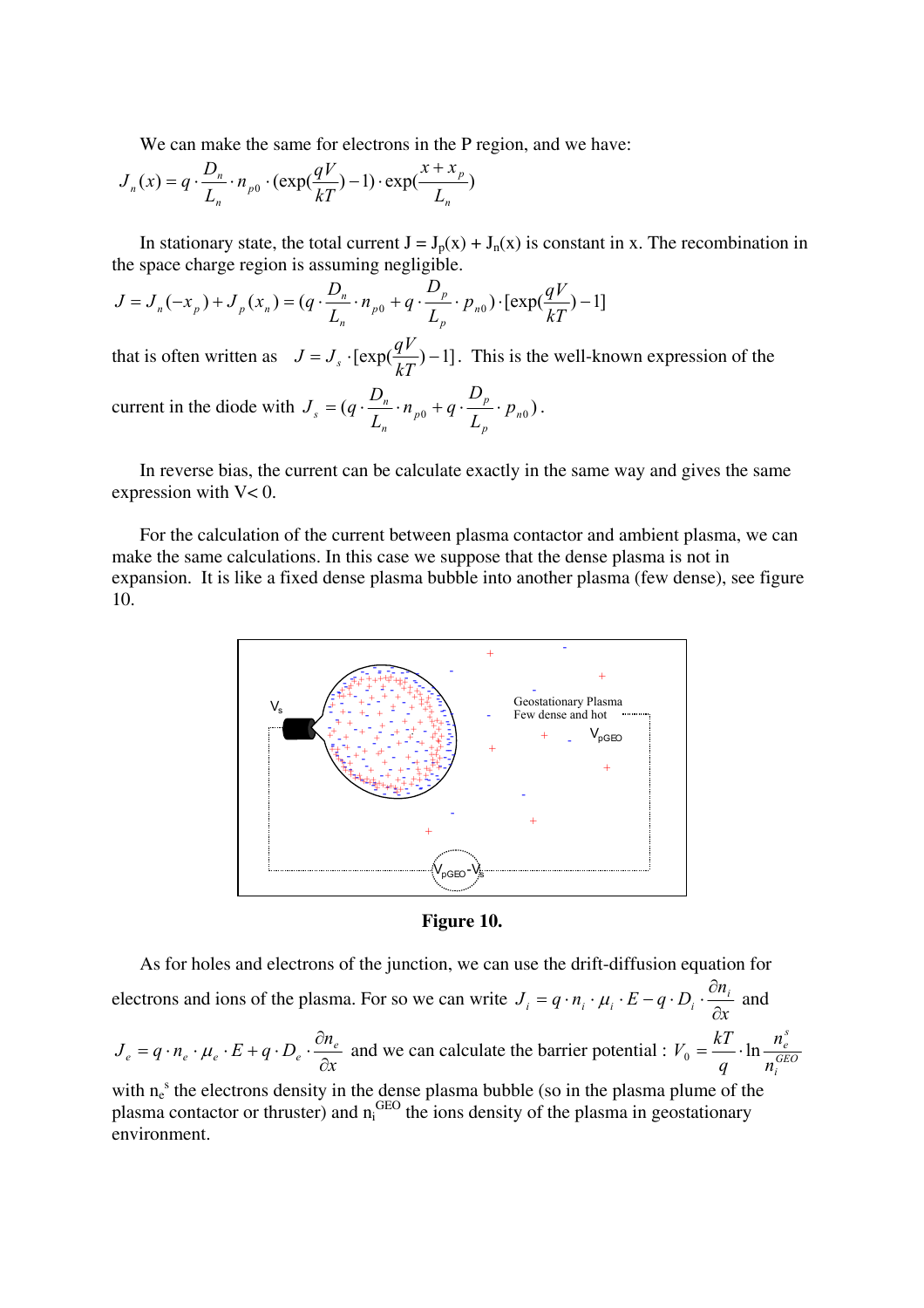In the plume  $n_e^s$  is about  $10^{15}$  m<sup>-3</sup> and for geostationary environment  $n_i^{\text{GEO}}$  is about  $10^6$ m<sup>-3</sup>. So we find that  $V_0$  is about  $20V - 40V$  (T<sub>e</sub> = 1-2eV).

From this drift diffusion equation and from these assumptions, the electrons current calculation can be made exactly in the same way as for the PN junction with adapted boundary conditions. Finally we can write that the current circulating between the plasma source and the GEO plasma through the dense plasma bubble can be written as:  $J = J_0$  $exp[(qV/KT)-1]$  with  $V=V_{pGEO} - V_s$ . When the spacecraft is negatively charged, its potential is more negative than the potential of the GEO plasma and then V is positive.

In fact, this model is very simplified, nevertheless it is coherent with the plasma contactor current-voltage characteristic that has been measured (see figure 9) and it shows that the current can be calculated and taken into account when the drift-diffusion equation (fluid model) is used for electrons. For a more realistic model, it should be necessary to add a temperature equation. The plasma plume of the plasma contactor or thruster is cold (1-2 eV) whereas the plasma of the GEO environment is hot (few 10 KeV). Moreover, the temperature in the plasma plume varies.

We have assumed too that there is no expansion of the plasma plume and that it is like a fixed plasma bubble. This assumption is not valid as the principle itself of the plasma contactor and thruster is to continuously eject a dense plasma. So, in fact the plasma plume expands in the ambient GEO plasma. This means that the model for ions is more complex (Vlasov) with charge exchange collisions. This means too that electrons and ions don't have the same characteristic speed. For the same reason the assumption of stationary state is perhaps not really verified. Last, another delicate point is to determine the limit of the dense plasma. Nevertheless, we can think that a fluid model for electrons of plasma plume is more adapted to taken into account of the current circulation than the Maxwell-Boltzmann distribution.

This model has not been yet implemented in SPARCS but it is planned for next year.

# **Impact of the Plasma Contactor Effect on Differential and Absolute Charge on Spacecraft**

We have seen before that the plasma contactor effect is to generate a conductive path like a circuit between the spacecraft and the ambient GEO plasma. We have seen too that when the spacecraft is charged relative to the ambient GEO plasma (the 0V), a current circulates between the spacecraft and the ambient plasma.

When the plasma contactor or the plasma thruster is directly connected to spacecraft ground, there is a current flow between conductive spacecraft surfaces and the ambient GEO plasma (0V) until the potential of the conductive surfaces of the spacecraft (the absolute potential) is equal to the potential of the ambient GEO plasma (0V). So, there is a direct neutralisation of floating potential of the spacecraft. This neutralisation is rapid, see figure 11.

Moreover, the particles of the secondary plasma (backflow) created by charge exchange collisions between primary ions and slow neutral atoms are attracted by the electric field generated by the differential potential (difference between potential of dielectric surfaces  $\phi_{s}$ , and potential of the spacecraft ground  $\phi_{PC}$ ). For example if  $\phi_s < \phi_{pc}$  as  $\phi_{pc} = \phi_{pp}$  (plasma thruster connected to spacecraft ground and there is neutralisation of absolute potential), the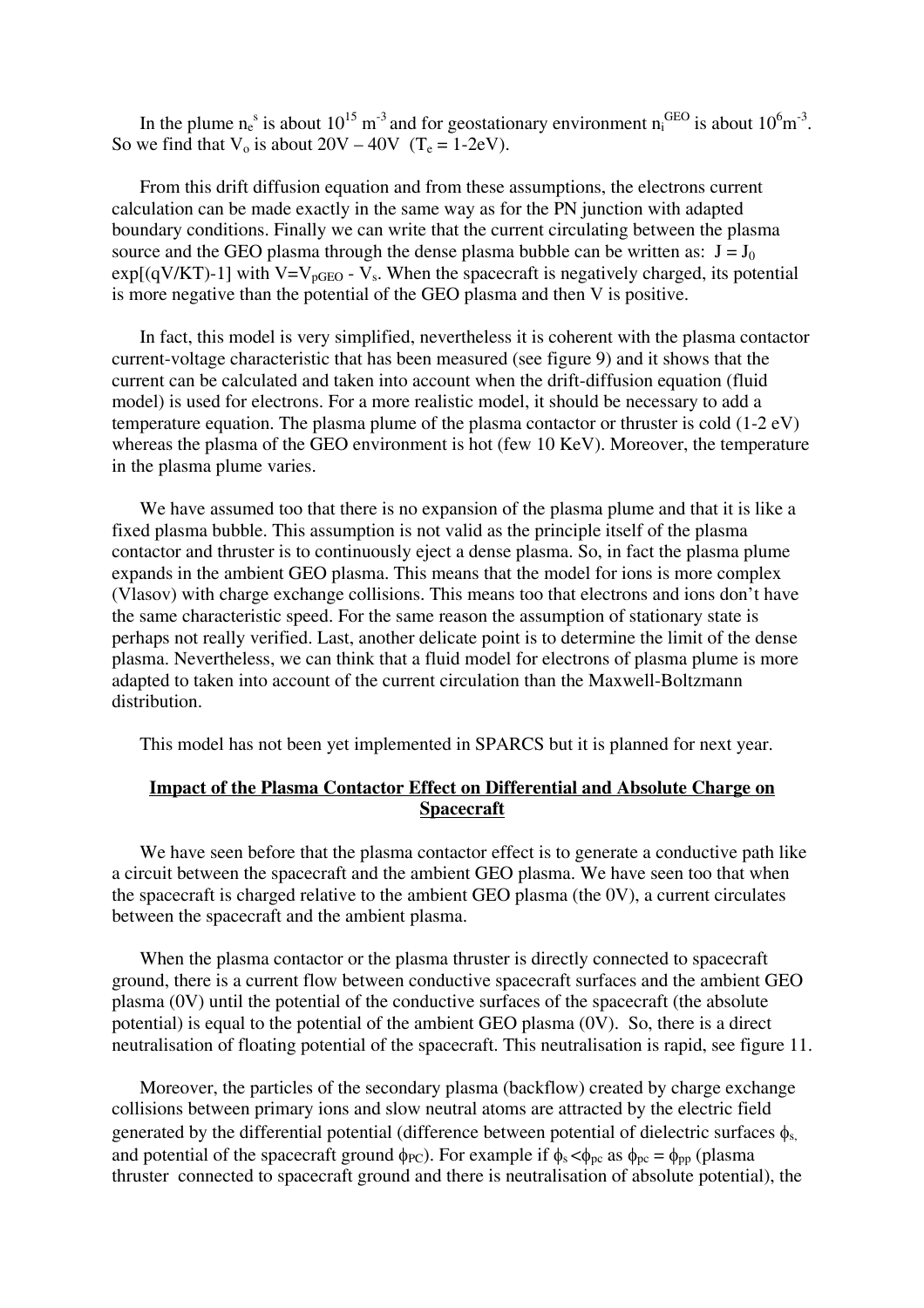ions of secondary plasma are attracted by  $\phi_s$  and come to neutralise the surface until  $\phi_s = \phi_{\text{pc}}$ , see figure 11.

When the thruster is perfectly isolated from spacecraft ground, the plasma thruster provides particles (secondary plasma) which are attracted by potential of spacecraft surfaces (dielectric and conductive). In the same time, due to the plasma contactor effect, there is a current flow between thruster and the ambient plasma environment until  $\phi_{pp}$  =0V, see figure 12. So, finally there is indirect neutralisation of floating potential (slow) and differential potentials.



**Figure 11. Thruster connected to spacecraft ground** 



**Figure 12. Thruster isolated from spacecraft ground** 

In a realistic case, as it is the case on Alcatel platforms, the thruster is not perfectly isolated from spacecraft ground. There is a parasitic electric circuit between thruster and spacecraft ground. As for a perfectly isolated thruster, the particles of secondary plasma are attracted by potential of spacecraft surfaces and neutralise them, see figure 13. And in the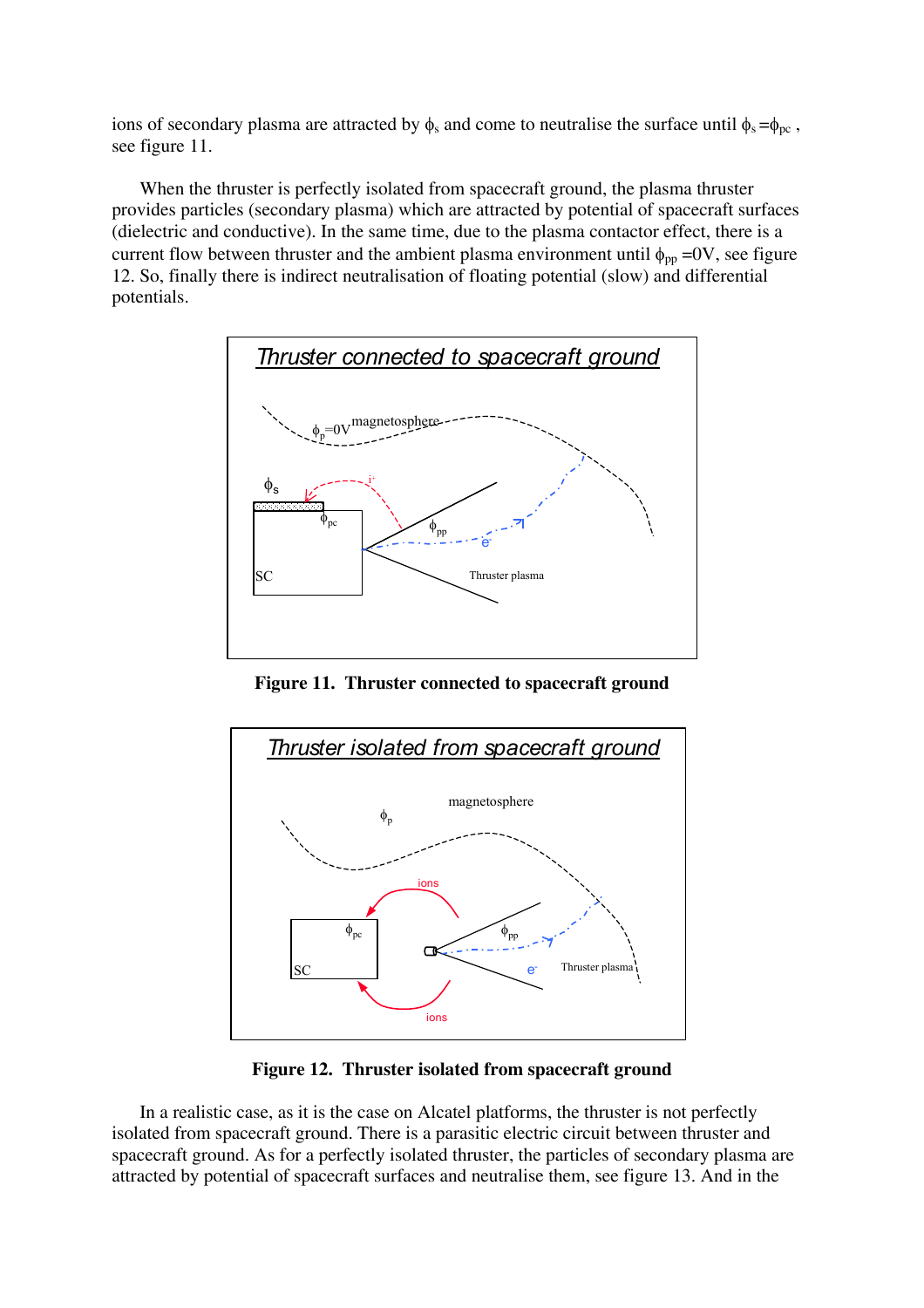same time there is a current flow between spacecraft conductive surfaces (spacecraft ground) and the ambient plasma through the parasitic electric circuit and the conductive path provided by the plasma plume of the thruster (plasma contactor effect). So there is neutralisation of potentials but the dynamic and the neutralisation phenomenon depends on the characteristics of the parasitic electric circuit.



**Figure 13. Thruster not perfectly isolated from spacecraft ground** 

# **Conclusion**

The modelling of the plasma contactor effect of a plasma thruster model is essential to simulate the impact of the plasma thruster on spacecraft charging. During the development of SPARCS we have seen that the generally accepted hypothesis of Maxwell-Boltazmann distribution for the electron of the plasma plume is not adapted to take account of the plasma contactor effect. As the plasma contactor physical mechanisms are similar to the ones of the PN junctions, we think that a fluid model for electron is more adapted to take into account the current circulation between spacecraft and GEO plasma through the thruster plasma plume. Nevertheless, there are still some difficulties like the determination of the neutrality region limit, the necessity to add a temperature equation and the validity of stationary state. For the Alcatel platforms, the parasitic circuit between thruster and spacecraft ground should be modelled too. The fluid model for electron will be implemented in SPARCS next year. Alcatel will have then a complete, innovative and accurate tool for spacecraft charging analysis.